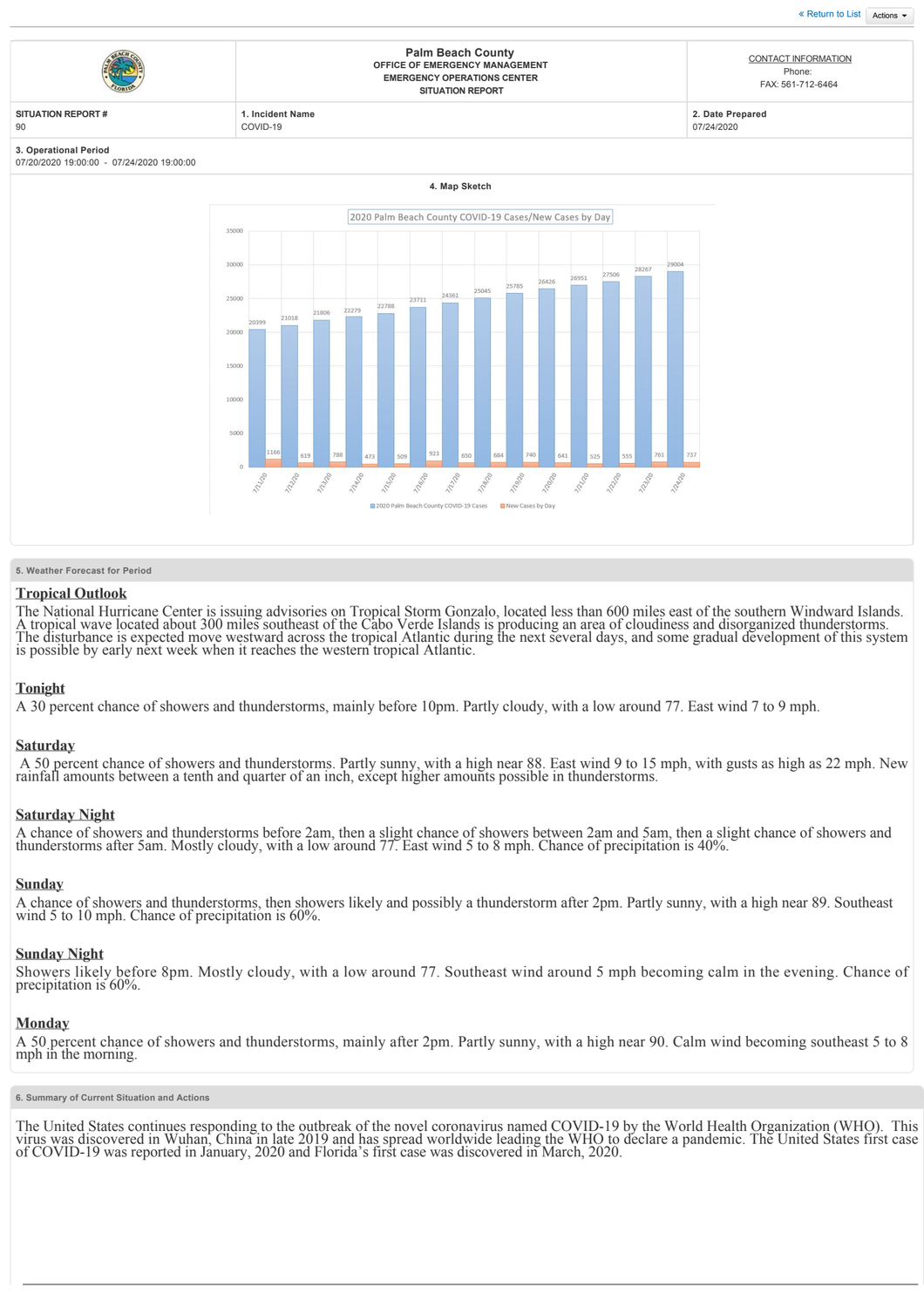| <b>COVID-19 Stats - 7/24/2020</b> |                                                                                 |  |  |
|-----------------------------------|---------------------------------------------------------------------------------|--|--|
| <b>Florida</b>                    | <b>Palm Beach County</b>                                                        |  |  |
| Total Cases: 402,312              | Total Cases: $29,004 - A$ 2,578 person increase from last period (07/20/2020)   |  |  |
| Florida Residents: 397,470        | Total Tests Processed: 231,777 – 19,378 tested since last period (07/20/2020)   |  |  |
| Non-Florida Residents: 4,842      | Negative Test Results: 201,262 – Percent Positive 12.5% (.4% increase)          |  |  |
| Deaths: 5,653                     | Palm Beach County Residents: 28,743                                             |  |  |
|                                   | Palm Beach County Residents treated elsewhere: 2                                |  |  |
|                                   | Non-County Residents: 259                                                       |  |  |
|                                   | Deaths: 744–A 59 person increase from last period (07/20/2020)                  |  |  |
|                                   | Hospitalizations: $2,423 - A$ 125 person increase from last period (07/20/2020) |  |  |
|                                   |                                                                                 |  |  |
|                                   | <b>Health Care District of Palm Beach County COVID-19 Testing Facilities</b>    |  |  |

| <b>Health Care District of Fallif Beach County COVID-19 Testing Facilities</b><br><b>Testing Completed on 7/23/2020</b> |                                                                         |  |
|-------------------------------------------------------------------------------------------------------------------------|-------------------------------------------------------------------------|--|
| FITTEAM Ballpark of the Palm Beaches                                                                                    | Drive-through site - By appointment only                                |  |
| 5444 Haverhill Rd., West Palm Beach                                                                                     | Monday through Saturday, 0800-Noon                                      |  |
| 392 tests completed 7/23/2020                                                                                           | Any age; need not be symptomatic; Site also providing anti-body testing |  |
| C. L. Brumback Primary Care Clinics Lakeside Medical Center                                                             | Walk-up site $-$ By appointment only                                    |  |
| 39200 Hooker Hwy, Belle Glade                                                                                           | Monday through Friday; 0800-1200                                        |  |
| 42 tests completed 7/23/2020                                                                                            | Any age; need not be symptomatic                                        |  |
| C. L. Brumback Primary Care Clinics -                                                                                   | Walk-up site $-$ By appointment only                                    |  |
| 1150 45 <sup>th</sup> St., West Palm Beach                                                                              | Monday through Friday; 0800-1100                                        |  |
| 94 tests completed 7/23/2020                                                                                            | Any age; need not be symptomatic                                        |  |
| C. L. Brumback Primary Care Clinics -                                                                                   | Walk-up site $-$ By appointment only                                    |  |
| 411 W. Indiantown Rd., Jupiter                                                                                          | Tuesday, Wednesday, Friday; 0800-1200                                   |  |
| 63 tests completed 7/23/2020                                                                                            | Any age; need not be symptomatic                                        |  |
| C.L. Brumback Primary Care Clinics -                                                                                    | Walk-up site $-$ By appointment only                                    |  |
| 225 S. Congress Ave, Delray Beach                                                                                       | Monday through Friday; 0800-1200                                        |  |
| 120 tests completed 7/23/2020                                                                                           | Any age; need not be symptomatic                                        |  |
| C. L. Brumback Primary Care Clinics -                                                                                   | First Responders and Emergency Workers Only; By appointment only        |  |
| 1250 Southwinds Dr., Lantana                                                                                            | Monday through Friday; 0900-1200                                        |  |
| 38 tests completed 7/23/2020                                                                                            | <b>South County Civic Center COVID-19 Testing Facility</b>              |  |
| South County Civic Center                                                                                               | Drive-through site – By Appointment Only                                |  |
| 16700 Jog Rd., Delray Beach                                                                                             | Tuesday through Friday; 0800-1200 hours                                 |  |
| 212 tests completed 7/23/2020                                                                                           | Over the age of 16; need not be symptomatic                             |  |
| Florida Atlantic University - Boca Raton Campus                                                                         |                                                                         |  |
| FAU Tech Runway                                                                                                         | By Appointment Only                                                     |  |
| 901 NW 35 <sup>th</sup> St, Boca Raton                                                                                  | Tuesday through Saturday; 0800-1200 hours                               |  |
| 126 tests completed 7/23/2020                                                                                           | Over the age of 12; need not be symptomatic                             |  |

| <b>Health Care District</b>                                                                  |                                          |  |
|----------------------------------------------------------------------------------------------|------------------------------------------|--|
| <b>Mobile Testing</b>                                                                        |                                          |  |
| "Scout" Mobile Clinic Outreach                                                               | Walk-up site – No Appointment needed     |  |
| Varying locations                                                                            | Varying Hours and locations as scheduled |  |
| 377 tests completed 7/23/2020                                                                | Need not be symptomatic                  |  |
| $\mathbf{u}$ , cucatum to, a cura material<br>$\alpha$ and $\alpha$ and $\alpha$<br>$\cdots$ |                                          |  |

*See Attachment 2 of this Report for a comprehensive list of all COVID19 testing facilities in Palm Beach County, including commercial, nonprofit, and government agencies.*

*An Interactive Map with over 50 testing sites may be found at<https://bit.ly/2X4jmIU>*

**For daily testing statistics, see the "***Palm Beach County Operations Corona Virus Update***" located at***:* **https://bit.ly/2AbDiRQ**

# **Pop- Up Testing was completed at the following locations the past week:**

- 
- 
- 
- City of Pahokee Martin Luther King Park- 380 Dr. Martin Luther King Blvd. Pahokee<br>• Unicorporated Acreage Community Park 6701 140th Avenue Loxahatchee<br>• City of Westlake Westlake Amenity Center 16290 Town C
- 
- 
- 

# **Current Operational Period Summary:**

- The Palm Beach County Emergency Operations Center (EOC) remains at a Level 2 Partial (Modified) Activation. The EOC continues to
- 
- who will then contact the Division of Emergency Management Duty (DEM) Officer.<br>Starting 7/22/2020, the Health Care District Lantana testing site (for first responders) has changed its hours, they will operate 0900-1200.<br>St
- On 7/23/2020 Palm Beach County issued Public Safety Order #015 Revised Restriction on Operating Hours of Restaurants, Food<br>Establishments, and Other Businesses and clarification of current business closures. This order r restrictions on restaurants and other businesses.
- On 7/23/2020 Palm Beach County issued Public Safety Order #016 Additional Directive on Wearing of Facial Coverings is effective 7/24/20 through 8/22/20. This order is an extension of executive order #012.<br>• A new state-sponsored testing site will be opening Monday, July 27, 2020 in Belle Glade at the Dollar General store, located at 1024 S Main St.
- A new state-sponsored testing site will be opening Monday, July 27, 2020 in Belle Glade at the Dollar General store, located at 1024 S Main St.<br>Testing hours will be from 0900-1700 seven (7) days per week, and is available from this testing site in future operational periods, as data is reported directly to the state.<br>Palm Beach Countv extends the local State of emergency until 7/31/2020.<br>Palm Beach County held a press conference at 1600 hou
- 
- 
- All hospitals in Palm Beach County are operational. See below for expanded details: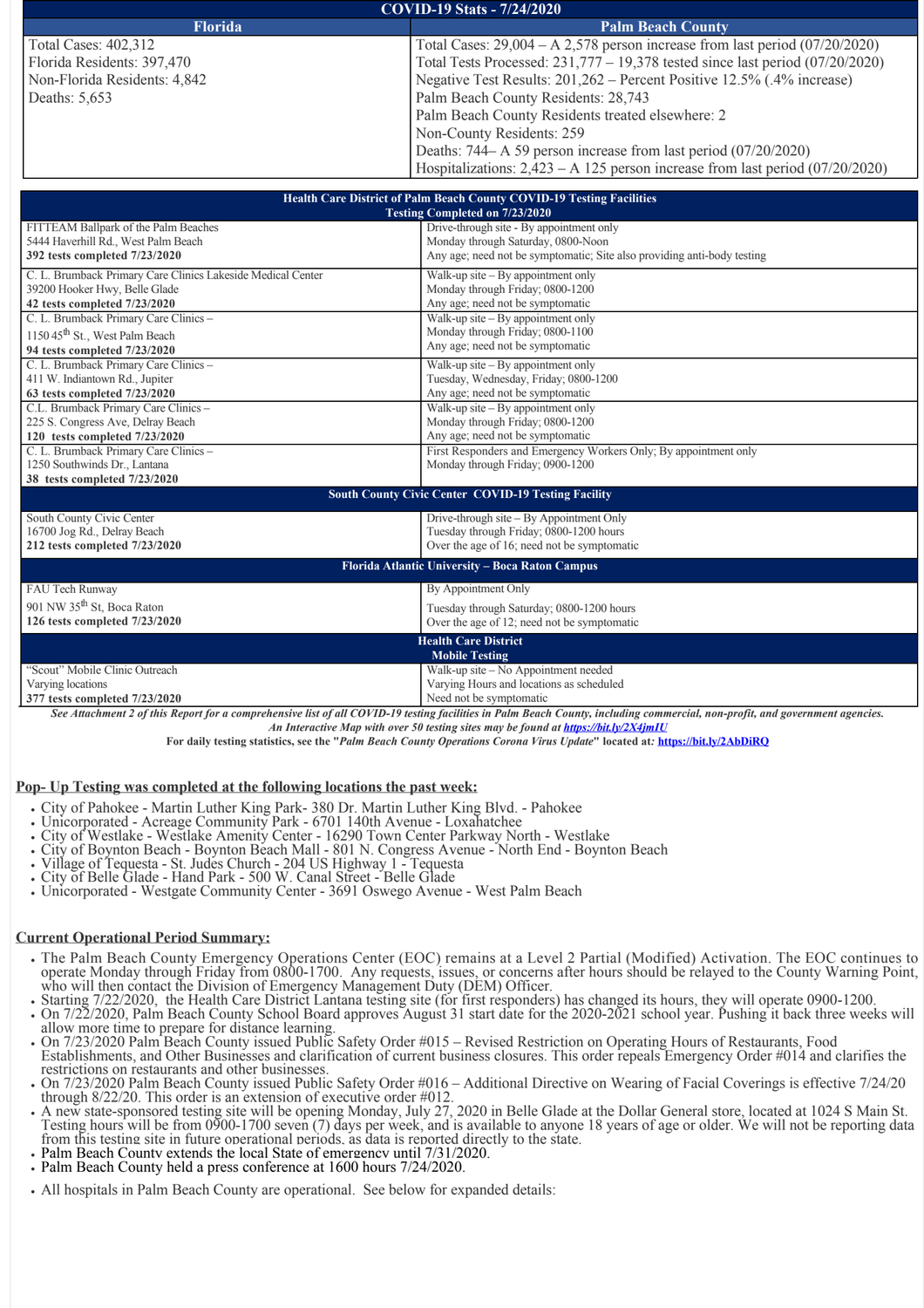| <b>Facility Name</b>                   | <b>Licensed</b><br><b>Beds</b> | <b>Beds</b><br><b>Available</b> | <b>Adult ICU</b><br><b>Beds</b> | <b>Adult ICU Beds</b><br><b>Available</b> | <b>Ventilators</b> | <b>Ventilators</b> | $N-95$<br><b>Supply</b> |
|----------------------------------------|--------------------------------|---------------------------------|---------------------------------|-------------------------------------------|--------------------|--------------------|-------------------------|
|                                        |                                |                                 | Occupied                        |                                           | <b>Onsite</b>      | In Use             | (In Days)               |
| Bethesda Hospital East                 | 401                            | 123                             | 25                              | 14                                        | 40                 | 21                 |                         |
| Bethesda Hospital West                 | 80                             | 10                              | $\overline{ }$                  | 3                                         | 18                 | 4                  |                         |
| Boca Raton Regional Hospital           | 400                            | 48                              | 28                              | 13                                        | 34                 | 8                  | 4                       |
| Delray Medical Center                  | 536                            | 142                             | 42                              | 12                                        | 26                 | 14                 | 10                      |
| Good Samaritan Medical Center          | 333                            | 23                              | 22                              |                                           | 18                 | 11                 | 8                       |
| <b>JFK Medical Center</b>              | 558                            | 238                             | 35                              | 35                                        | 57                 | 23                 | 29                      |
| JFK Medical Center - North Campus      | 245                            | 85                              | 6                               | 4                                         | 9                  | $\theta$           | $\overline{2}$          |
| Jupiter Medical Center                 | 242                            | 59                              | 26                              | 5                                         | 24                 | 6                  | 14                      |
| Kindred Hospital                       | 70                             | 3                               | 8                               | $\overline{c}$                            | 24                 | 14                 | 4140                    |
| Lakeside Medical Center                | 70                             | 41                              | $\overline{4}$                  |                                           | 17                 | 5                  | 3                       |
| Palm Beach Gardens Medical Center      | 199                            | 53                              | 26                              | $\overline{c}$                            | 28                 | 6                  | 30                      |
| Palms West Hospital                    | 204                            | 53                              | 15                              | 3                                         | 18                 | 9                  | 3                       |
| Select Specialty Hospital - Palm Beach | 60                             | 3                               | $\Omega$                        | $\theta$                                  | 23                 | 16                 | 14                      |
| St. Mary's Medical Center              | 460                            | 139                             | 27                              | 5                                         | 76                 | 39                 | 35                      |
| Wellington Regional Hospital           | 235                            | 37                              | 31                              | 3                                         | 42                 | 31                 | 120                     |
| West Boca Medical Center               | 195                            | 98                              | 13                              | $\mathbf{\hat{z}}$                        | 23                 | 4                  | 91                      |
| <b>Totals</b>                          | 4288                           | 1155                            | 315                             | 106                                       | 477                | 211                | 4505                    |

# **Declarations:**

**Federal**:

3/13/2020 President Donald Trump declared a National Emergency

• 3/25/2020 Florida received Major Disaster Declaration (DR-4486)

**State**:

- 
- 3/09/2020 Governor Ron DeSantis declared a State of Emergency for Florida 3/1/2020 Florida Department of Health issued Declaration of Public Health Emergency **Local:**
	-
	- 3/13/2020 Palm Beach County declared a State of Local Emergency 3/20/2020 Palm Beach County extends State of Local Emergency
	- 3/27/2020 Palm Beach County extends State of Local Emergency
	- $\cdot$  4/3/2020 Palm Beach County extends State of Local Emergency
	-
	- 4/10/2020 Palm Beach County extends State of Local Emergency 4/17/2020 Palm Beach County extends State of Local Emergency
	- 4/24/2020 Palm Beach County extends State of Local Emergency
	- 5/1/2020 Palm Beach County extends State of Local Emergency
	- 5/8/2020 Palm Beach County extends State of Local Emergency
	- 5/15/2020 Palm Beach County extends State of Local Emergency
	- 5/22/2020 Palm Beach County extends State of Local Emergency
	- 5/29/2020 Palm Beach County extends State of Local Emergency
	- 6/5/2020 Palm Beach County extends State of Local Emergency
	- 6/12/2020 Palm Beach County extends State of Local Emergency
	- 6/19/2020 Palm Beach County extends State of Local Emergency
	- 6/26/2020 Palm Beach County extends State of Local Emergency
	- 7/02/2020 Palm Beach County extends State of Local Emergency
	- 7/10/2020 Palm Beach County extends State of Local Emergency
	- 7/17/2020 Palm Beach County extends State of Local Emergency 7/24/2020 Palm Beach County extends State of Local Emergency

**The following municipalities have declared Local State of Emergency:**<br>Belle Glade, Boca Raton, Briny Breezes, Delray Beach, Golf, Greenacres, Haverhill, Highland Beach, Juno Beach, Jupiter, Jupiter Inlet Colony,<br>Lake Clar of Palm Beach, Wellington, and West Palm Beach.

### **Executive Orders: State of Florida:**

- 202051 Executive Order Establishes Coronavirus Response Protocol and Directs Public Health Emergency
- 
- 2020-52 Executive Order Public Health Emergency<br>• 2020-68 Executive Order Regarding bars, beaches, and restaurants
- 
- 
- 
- 2020-69 Executive Order Local Government Public Meetings<br>• 2020-70 Executive Order Broward and Palm Beach County Closures<br>• 2020-71 Executive Order Alcohol Sales, Restaurants, and Gyms<br>• 2020-72 Executive Order N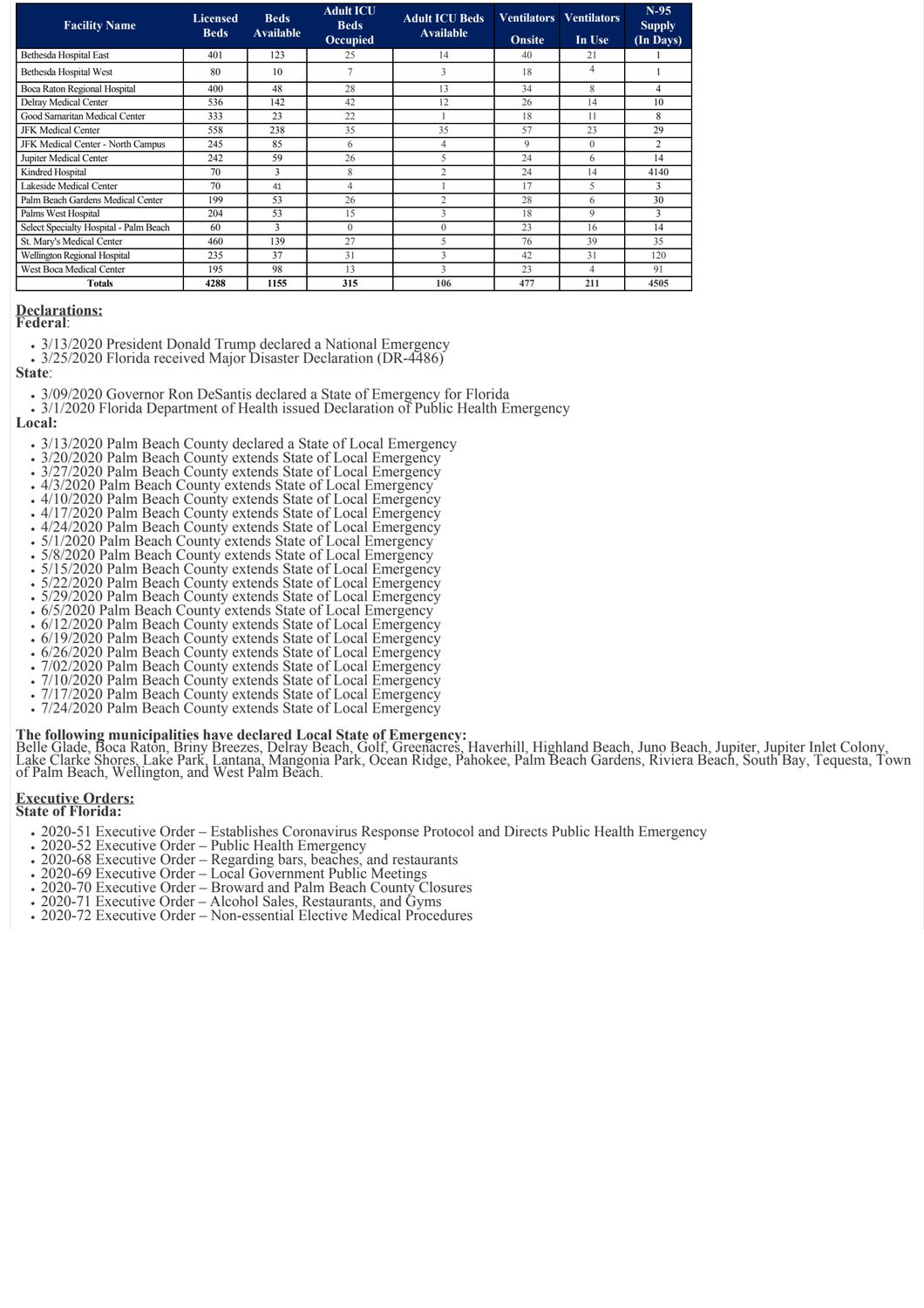- $\bullet$
- 2020-80 Executive Order Airport Screening and Isolation<br>• 2020-82 Executive Order Isolation of Individuals Traveling to Florida
- 2020-83 Executive Order Protective Measures for Vulnerable Populations, Gatherings of Private Citizens and Density of the Workforce<br>• 2020-83 Executive Order Protective Measures for Vulnerable Populations, Gatherings
	-
- 
- 
- 
- . 2020-89 Executive Order Miami-Dade County, Broward, County, Palm Beach County, Monroe County Public Access Restrictions<br>
 2020-90 Executive Order Extending E.O. 20-70
- 
- 2020-91 Executive Order Stay at Home Order Essential Services and Activities<br>• 2020-92 Executive Order Amending Executive Order 20-91<br>• 2020-93 Executive Order Reemployment Assistance
- 
- 
- 2020-94 Executive Order Mortgage Foreclosure and Eviction Relief<br>• 2020-95 Executive Order Documentary Stamps for SBA Loans<br>• 2020-103 Executive Order Extension to E.O. 2020-87 Vacation Rentals
- 
- 
- 
- 2020-104 Executive Order Unemployment Compensation<br>
2020-104 Executive Order Limited Extension of E.O. 20-87 and E.O. 20-92
- 2020-112 Executive Order Phase 1: Safe. Smart. Plan for Florida's Recovery<br>2020-114 Executive Order Extension of Executive Order 20-52 for 60 days.
- 2020-114 Executive Order Extension of Executive Order 20-52 for 60 days.<br>2020-120 Executive Order Palm Beach County entering Phase 1
- 
- 2020-121 Executive Order Extension of E.O. 2020-94 Mortgage and Eviction Relief<br>2020-122 Executive Order Broward and Miami-Dade Counties entering Phase 1
- 
- 2020-123 Executive Order Full Phase 1: Safe. Smart. Step-by-Step. Plan for Florida's Recovery
- 2020-131 Executive Order Expanding Full Phase 1: Safe. Smart. Step-by-Step. Plan for Florida's Recovery. Organized Youth Activities<br>2020-137 Executive Order Extension of E.O. 2020-94 (as extended by E.O. 20-121) Mortga
- 
- 
- 
- 
- 2020-149 Executive Order Emergency Management- CÓVID-19- Primary and General Elections<br>2020-159 Executive Order Extension of E.O. 2020-94 (as extended by E.O.'s 20-121 and 20-137).<br>2020-166 Executive Order Extension

## **Florida Division of Emergency Management Orders:**

- DEM Order No. 20-001 Procurement
- DEM Order No. 20-002 Healthcare Facility Visiting Restrictions<br>DEM Order No. 20-003 School Districts
- 
- 
- DEM Order No. 20-005 Healthcare Restrictions Broward County<br>• DEM Order No. 20-006 Additional Healthcare Visitation Restrictions
- DEM Order No. 20-007 Additional Healthcare Visitation Restrictions
- DEM Order No. 20-008 Suspension of Statues, Rules and Orders

## **Palm Beach County BCC Orders – Orders are available in English, Spanish, and Creole:**

- 
- 
- 
- 
- 
- 
- 
- 
- 
- 
- 
- 
- 
- Public Safety Order #001a Closure of all boat docks, ramps, marinas, and any other venue utilized for launching any vessels.<br>• Public Safety Order #002a Closure of all noncritical retail and commercial businesses -
- Public Safety Order #015 Revised Restriction on Operating Hours of Restaurants, Food Establishments, and Other Businesses and clarification of current business closures.
- Public Safety Order #016 Additional Directive on Wearing of Facial Coverings Extension of Order #012

**Continuing in Palm Beach County:**<br>A complete list of Palm Beach County Government services can be found by visiting: <http://discover.pbcgov.org/coronavirus/Pages/operations.aspx>

## **Constitutional Offices:**

- Tax Collector All offices are open by appointment only. Clients will need to adhere to specific COVID-19 guidelines which may be found on the agency website.
- **Fifteenth Judicial Circuit** All jury selection proceedings are suspended until further notice. Jurors who were summoned for jury duty through July 17 must not report for service. Criminal and civil jury trials now suspended until further notice; statewide grand jury suspended through July 26, 2020. Those with questions regarding jury service can call 561-355-2930 or visit [https://jury.mypalmbeachclerk.com/#/home.](https://jury.mypalmbeachclerk.com/#/home)

## **The Following Remain Closed to the Public:**

- Palm Beach County Schools, colleges, and universities<br>• Florida Department of Children and Families<br>• Solid Waste Authority<br>• Kravis Center for the Performing Arts<br>• Palm Beach County Water Utilities<br>• Consumer Affairs
- 
- 
- 
- 
- 
- Palm Beach County Building Division
- **Transportation:**
	- Tri-rail operating on modified schedule and has suspended all fares. Passengers are urged to wear face coverings.<br>• Brightline services suspended.<br>• All cruises services suspended at Port of Palm Beach. Commercial operat
	-
	-
	- Palm Beach International Airport terminals closed between 2300-0330 hours. Only employees and arriving passengers are permitted in the terminal. Passenger screening continues for flights arriving from outside of Florida.
	- Florida Department of Transportation processing all tolls through Toll-By-Plate.

## **Food Services:**

Palm Beach County Youth Services Division has now moved into its summer feeding program, and is continuing to serve shelf stable meals at 44 sites, many of which are County Library sites. Meal site directory is here: [http://discover.pbcgov.org/youthservices/Pages/Summer\\_Food.aspx](http://discover.pbcgov.org/youthservices/Pages/Summer_Food.aspx)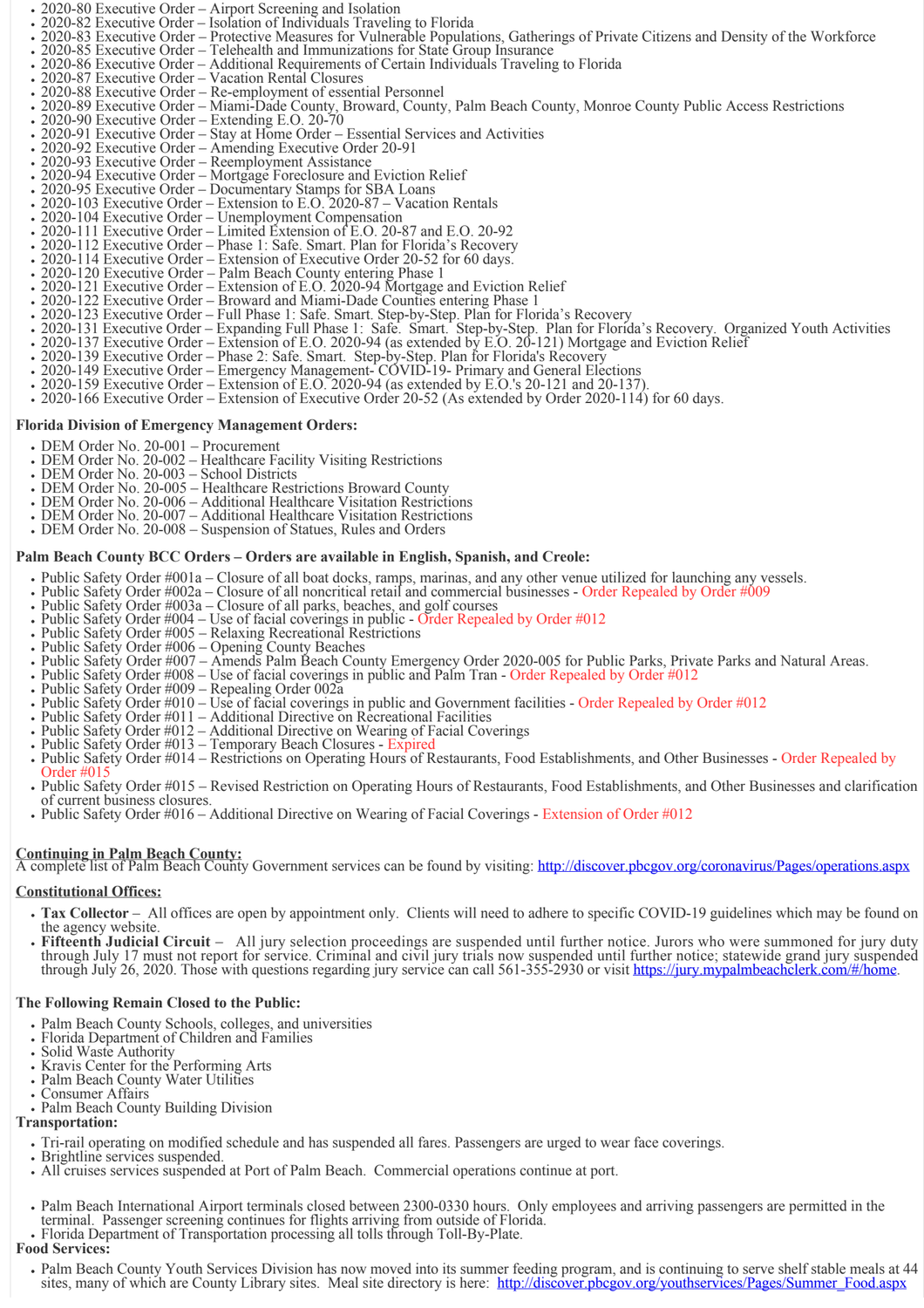- 
- 
- Palm Beach County School District is operating the Summer Feeding program at 51 school locations. Food distribution occurs daily from 1000-<br>1200. Parents or guardians will receive a three (3) day supply of meals for each can be found at https://<u>rb.gy/mhnhnb</u>.<br>Florida Department of Elder Affairs providing meals for older adults.<br>Feeding South Florida has set up multiple food distributions throughout Palm Beach County. Schedules and locatio
- 
- at: [https://bit.ly/3dMb26H.](https://bit.ly/3dMb26H)<br>The Supplement Nutrition Assistance Program (SNAP) outreach has expanded. SNAP benefit sign-up is now available by appointment at four
- library locations. See the updated schedule below:

| <b>Supplemental Nutrition Assistance Program (SNAP) sign-up information</b> |                        |                             |                                                            |                                 |                                |
|-----------------------------------------------------------------------------|------------------------|-----------------------------|------------------------------------------------------------|---------------------------------|--------------------------------|
| Mondays and Tuesdays, 10 a.m. to 4   Mondays, 10 a.m. to 4                  |                        | Tuesdays, 10 a.m. to 4 p.m. | Wednesdays, 10 a.m. to 4 p.m. Thursdays, 10 a.m. to 4 p.m. |                                 | Fridays, $10$ a.m. to $4$ p.m. |
| p.m.                                                                        | p.m.                   | Main Library                | Glades Road Branch                                         | Royal Palm Beach Branch         | Lantana Road Branch            |
| Hagen Ranch Road Branch                                                     | Jupiter Branch         | 3650 Summit Blyd.           | 20701 95th Ave. South                                      | 500 Civic Center Way Royal Palm | 4020 Lantana Road              |
| 14350 Hagen Ranch Road                                                      | 705 Military Trail     | West Palm Beach, FL 33406   | Boca Raton, FL 33434                                       | Beach, FL 33411                 | Lake Worth, FL 33462           |
| Delray Beach, FL 33446                                                      | Jupiter, FL 33458      | Riquet Lucien,              | Contact: Mario Mendez, 561-                                | Contact: Riquet Lucien,         | Contact: Mario Mendez,         |
| Contact: James Vil.                                                         | Contact: Mario Mendez, | 561-316-0895                | 345-5085                                                   | 561-316-0895                    | 561-345-5085                   |
| 561-517-7533                                                                | 561-345-5085           |                             |                                                            |                                 |                                |
|                                                                             |                        |                             |                                                            |                                 |                                |

| <b>Recreational Openings and Closings – Palm Beach County</b> |                                                                                                                                                                                                                                                                                                                                                                                                                                                                                                                                                                                                                                                                                                                                                                                                                                                                                                                                                                                                  |  |
|---------------------------------------------------------------|--------------------------------------------------------------------------------------------------------------------------------------------------------------------------------------------------------------------------------------------------------------------------------------------------------------------------------------------------------------------------------------------------------------------------------------------------------------------------------------------------------------------------------------------------------------------------------------------------------------------------------------------------------------------------------------------------------------------------------------------------------------------------------------------------------------------------------------------------------------------------------------------------------------------------------------------------------------------------------------------------|--|
| <b>Facility/Activity</b>                                      | <b>Status</b>                                                                                                                                                                                                                                                                                                                                                                                                                                                                                                                                                                                                                                                                                                                                                                                                                                                                                                                                                                                    |  |
| Park Open Space                                               | Open sunrise to sunset for one-way walking, running and biking, equestrian riding, picnicking, fishing, canoeing, kayaking, and use of lakes while practicing social distancing.                                                                                                                                                                                                                                                                                                                                                                                                                                                                                                                                                                                                                                                                                                                                                                                                                 |  |
| Playgrounds, Fitness Zones, Splash parks                      | All playgrounds, Fitness Zones and aquatic splash parks remain closed until further notice.                                                                                                                                                                                                                                                                                                                                                                                                                                                                                                                                                                                                                                                                                                                                                                                                                                                                                                      |  |
| Beaches                                                       | Palm Beach County beaches, including beach parks, are open with the following conditions and restrictions:<br>· Parties accessing the beaches shall follow CDC guidelines by limiting gatherings to no more than 10 persons and distancing themselves from other parties by six feet.<br><b>NOTICE:</b><br>Peanut Island will remain closed until further notice. (See Palm Beach County Emergency Order 7)                                                                                                                                                                                                                                                                                                                                                                                                                                                                                                                                                                                      |  |
| <b>BMX</b> Track                                              | Okeeheelee BMX Track is open with restrictions.                                                                                                                                                                                                                                                                                                                                                                                                                                                                                                                                                                                                                                                                                                                                                                                                                                                                                                                                                  |  |
| <b>Boat Ramps</b>                                             | Boat ramps open for public use. Capacities are based on size of the boat:<br>- 25-foot or less: 4 adult passenger maximum, plus children 17 and under. Maximum of 6 people on the boat.<br>- 26- to 36-foot: 6 adult passenger maximum, plus children 17 and under. Maximum of 8 people on the boat.<br>- 37- to 60-foot: 8 adult passenger maximum, plus children 17 and under. Maximum of 10 people on the boat.<br>- 60-foot and larger: 10 passenger maximum, not including crew members.<br>Beaching, landings, anchoring or mooring of vessels on sandbars, islands and open shorelines is prohibited.<br>- Fish cleaning/bait stations limited to one person at a time.<br>Single riders only on rented personal watercraft.<br>Recreational charter boats, drift fishing and dive boats, marinas, boat docks, boat ramps and other launching venues will be allowed to operate in adherence with CDC and specific county<br>guidelines.<br>Individuals fishing must remain 6 feet apart. |  |
| Campgrounds                                                   | Campgrounds remain closed until further notice.                                                                                                                                                                                                                                                                                                                                                                                                                                                                                                                                                                                                                                                                                                                                                                                                                                                                                                                                                  |  |
| Concessions and Restaurants                                   | Concession availability varies, contact the concession directly for details.                                                                                                                                                                                                                                                                                                                                                                                                                                                                                                                                                                                                                                                                                                                                                                                                                                                                                                                     |  |
| Courts                                                        | Basketball and volleyball open for play, group must be no more than 10 people. Tennis, pickleball and racquetball open for doubles play. Bocce and Petanque open for play, group<br>must be no more than 10 people. Masks recommended. Competitive games are prohibited. Social distancing for those who wait.                                                                                                                                                                                                                                                                                                                                                                                                                                                                                                                                                                                                                                                                                   |  |
| Dog Parks                                                     | Dog parks are open; restrictions include physical distancing and groups of no more than 10 people. Please comply with all posted signage.                                                                                                                                                                                                                                                                                                                                                                                                                                                                                                                                                                                                                                                                                                                                                                                                                                                        |  |
| Golf Courses                                                  | County-operated golf courses are open for play with social distancing and player safety practices. Single rider carts are available, double rider golf carts must be from the same<br>household or both golfers must wear masks. Driving ranges are open and restaurants are open with limited capacity.                                                                                                                                                                                                                                                                                                                                                                                                                                                                                                                                                                                                                                                                                         |  |
| Jim Brandon Equestrian Center                                 | The equestrian center is available for rentals and the trails are open.                                                                                                                                                                                                                                                                                                                                                                                                                                                                                                                                                                                                                                                                                                                                                                                                                                                                                                                          |  |
| Juno Beach Pier                                               | Juno Beach Pier is open. Go to https://marinelife.org/2020/05/16/reopening/ for more information.                                                                                                                                                                                                                                                                                                                                                                                                                                                                                                                                                                                                                                                                                                                                                                                                                                                                                                |  |
| Kayak/canoe concessions                                       | Open. Physical distancing required.                                                                                                                                                                                                                                                                                                                                                                                                                                                                                                                                                                                                                                                                                                                                                                                                                                                                                                                                                              |  |
| Morikami Museum & Japanese Gardens                            | Morikami Museum and Japanese Gardens Open. Visit their website at https://morikami.org/ for details.                                                                                                                                                                                                                                                                                                                                                                                                                                                                                                                                                                                                                                                                                                                                                                                                                                                                                             |  |
| Nature Centers                                                | All indoor spaces closed until further notice; Okeeheelee Nature Center nature trails open; boardwalks at Green Cay Nature Center and Daggerwing Nature Center are closed until<br>further notice (due to facility construction at Green Cay and boardwalk construction at Daggerwing); all group programs and rentals cancelled until further notice.                                                                                                                                                                                                                                                                                                                                                                                                                                                                                                                                                                                                                                           |  |
| Picnic Pavilions                                              | All group pavilions closed until further notice; single picnic areas are open.                                                                                                                                                                                                                                                                                                                                                                                                                                                                                                                                                                                                                                                                                                                                                                                                                                                                                                                   |  |
| Pools/Waterparks                                              | Lap swimming available at Aqua Crest, North County & Lake Lytal. Contact pool for more details. Seasonal pools and waterparks remain closed until further notice; large events<br>such as swim meets cancelled until further notice.                                                                                                                                                                                                                                                                                                                                                                                                                                                                                                                                                                                                                                                                                                                                                             |  |
| Recreation Centers/Community Centers                          | All indoor spaces, playgrounds and gyms closed until further notice; special events, group programs and rentals cancelled until further notice.                                                                                                                                                                                                                                                                                                                                                                                                                                                                                                                                                                                                                                                                                                                                                                                                                                                  |  |
| Restrooms                                                     | May be limited availability.                                                                                                                                                                                                                                                                                                                                                                                                                                                                                                                                                                                                                                                                                                                                                                                                                                                                                                                                                                     |  |
| Riverbend Park/Loxahatchee River<br><b>Battlefield Park</b>   | Park and trails open; all special events cancelled until further notice.                                                                                                                                                                                                                                                                                                                                                                                                                                                                                                                                                                                                                                                                                                                                                                                                                                                                                                                         |  |
| South County Civic Center/Governor<br>Lawton Chiles Park      | All rentals cancelled until further notice; park closed until further notice.                                                                                                                                                                                                                                                                                                                                                                                                                                                                                                                                                                                                                                                                                                                                                                                                                                                                                                                    |  |
| Special Events/Amphitheaters                                  | Large group special events cancelled or postponed until further notice; includes: 5K Runs/Walks, Concerts, Festivals, Food Truck Events, etc.                                                                                                                                                                                                                                                                                                                                                                                                                                                                                                                                                                                                                                                                                                                                                                                                                                                    |  |
| Sports Fields                                                 | Open green space available for play. Organized play or sports team use of fields available in accordance with the Governor's Executive Order 20-131. No more than 50 persons per field<br>including spectators. All players and spectators must maintain 6 feet physical distancing. Hand slaps, huddles, shared water bottles, and food sharing are not permitted. Contact Sports and<br>Wellness staff at 561-966-7033 for more information.                                                                                                                                                                                                                                                                                                                                                                                                                                                                                                                                                   |  |
| Therapeutic Recreation                                        | All Special Olympics, Arts4All, and Community Programming cancelled until further notice.                                                                                                                                                                                                                                                                                                                                                                                                                                                                                                                                                                                                                                                                                                                                                                                                                                                                                                        |  |
| Waterskiing/wakeboarding                                      | Waterskiing and wakeboarding are allowed when following CDC and social distancing guidelines.                                                                                                                                                                                                                                                                                                                                                                                                                                                                                                                                                                                                                                                                                                                                                                                                                                                                                                    |  |

**7. Attachments**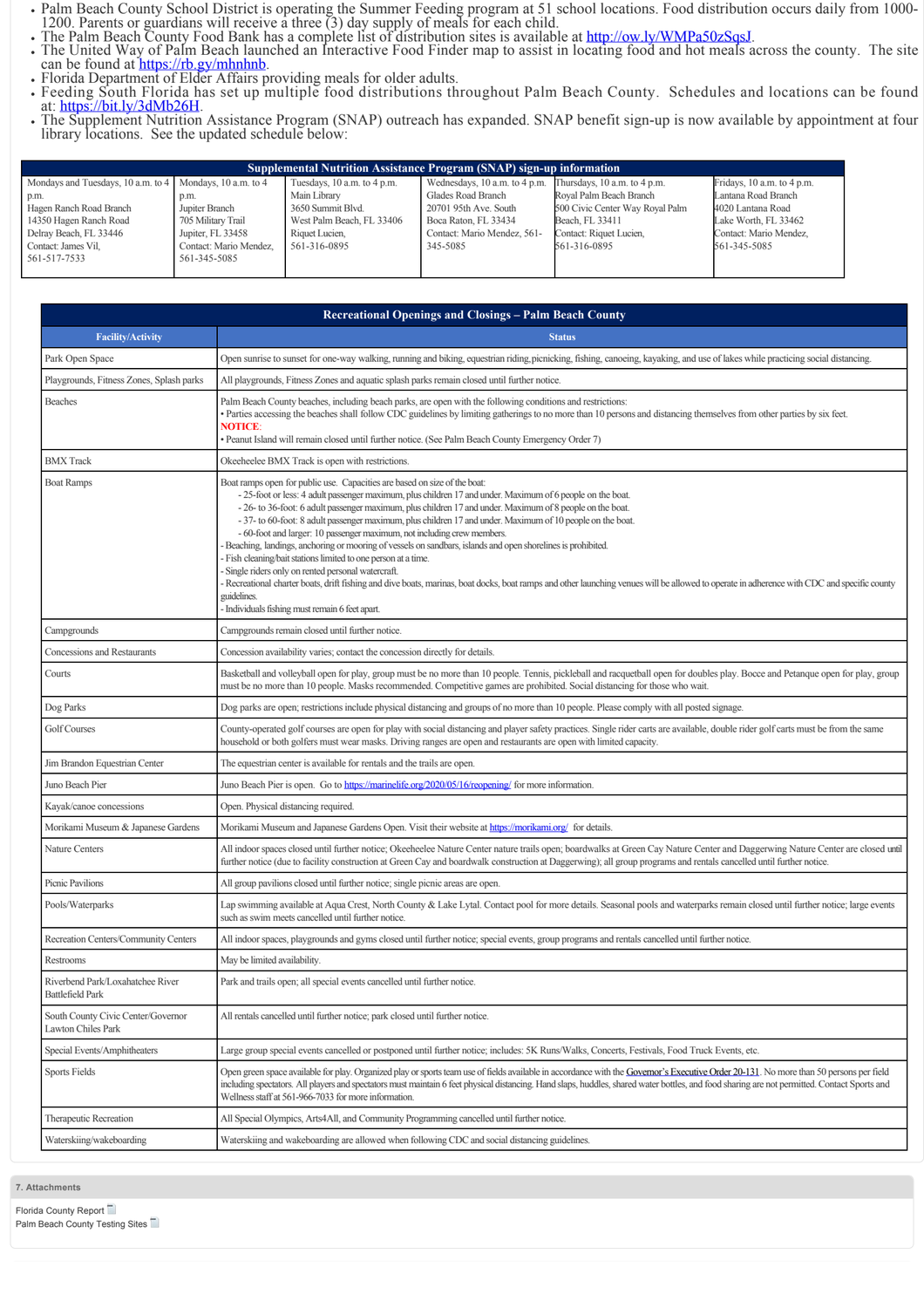- 
- 
- 
- 
- 
- Continued supporting Ops Section objectives and tactics.<br>
 Submitted weekly Ops metrics to Planning Section.<br>
 Revised COVID-19 Hotel Use Policy and Quarantine & Isolation Operations Plan.<br>
 Developing metric reportin frivolous);  $800 +$  site inspections; 16 shutdowns.

#### **Admin/Finance Section Chief**

• As of 07/23/2020, approximately \$78,800,574 was spent from CARES Act funds for Emergency Food Distribution, Individual and Family Housing Assistance. Human services Assistance. Restart Small Business Grant. Business Gran

## **Logistics Section Chief**

- Facilitated staffing, resource & process solutions for Service, Support & Distribution Branches of the Logistics Section<br>• Logistics Metrics created.<br>• Performed other support duties as necessary<br>• Coordinated equipment
- 
- 
- 
- 

#### **Human Services Branch Director**

- 
- Currently Three (3) persons in NCS housing at this time, total of 24 placed in NCS throughout activation. Average stay of 12 days.<br>• A total of 270 bed nights have been used for the NCS program during activation. A total individuals to hotels.
- Fire Rescue has provided support to test a total of 9 individuals in hotel before they are discharged to ensure they are negative. 2 individuals are pending testing on  $7/28/2020$ .
- 
- 
- 
- Worked on implementing community health worker plan.<br>• Worked on Unmet Needs allocation to nonprofits.<br>• Worked on survey for outreach efforts within municipalities.<br>• Provided updates to Nonprofit Organizations on preve
- 
- 
- 

#### **Liaison Officer**

- 
- 
- 
- 
- 
- 
- Sent daily update to Constitutional Officers at 0800 hours.<br>
 Hosted State and Federal Elected Officials Update Call at 0900 hours on Tuesday and 0900 hours on Friday.<br>
 Hosted Municipal EM Update Call at 1000 hours; M
- 

## **Emergency Services Branch Director**

- 
- Monitored WebEOC for missions.<br>• Reviewed mission requests for PPE.
- Worked on supporting PBCFR pop up testing site.<br>Worked on home bound testing.
- 

#### **Law Enforcement Unit Leader**

- Staffed ESF-16 desk.
- Answered calls.

#### **Health and Medical Unit Leader**

- 
- 
- Continue to process Mission/Resources requests from healthcare facilities and hospitals.<br>• Monitor hospital capability and capacity with ACHA and update hospital surge status board.<br>• Long Term Care Facility planning wit
- 
- $\bullet$
- 
-